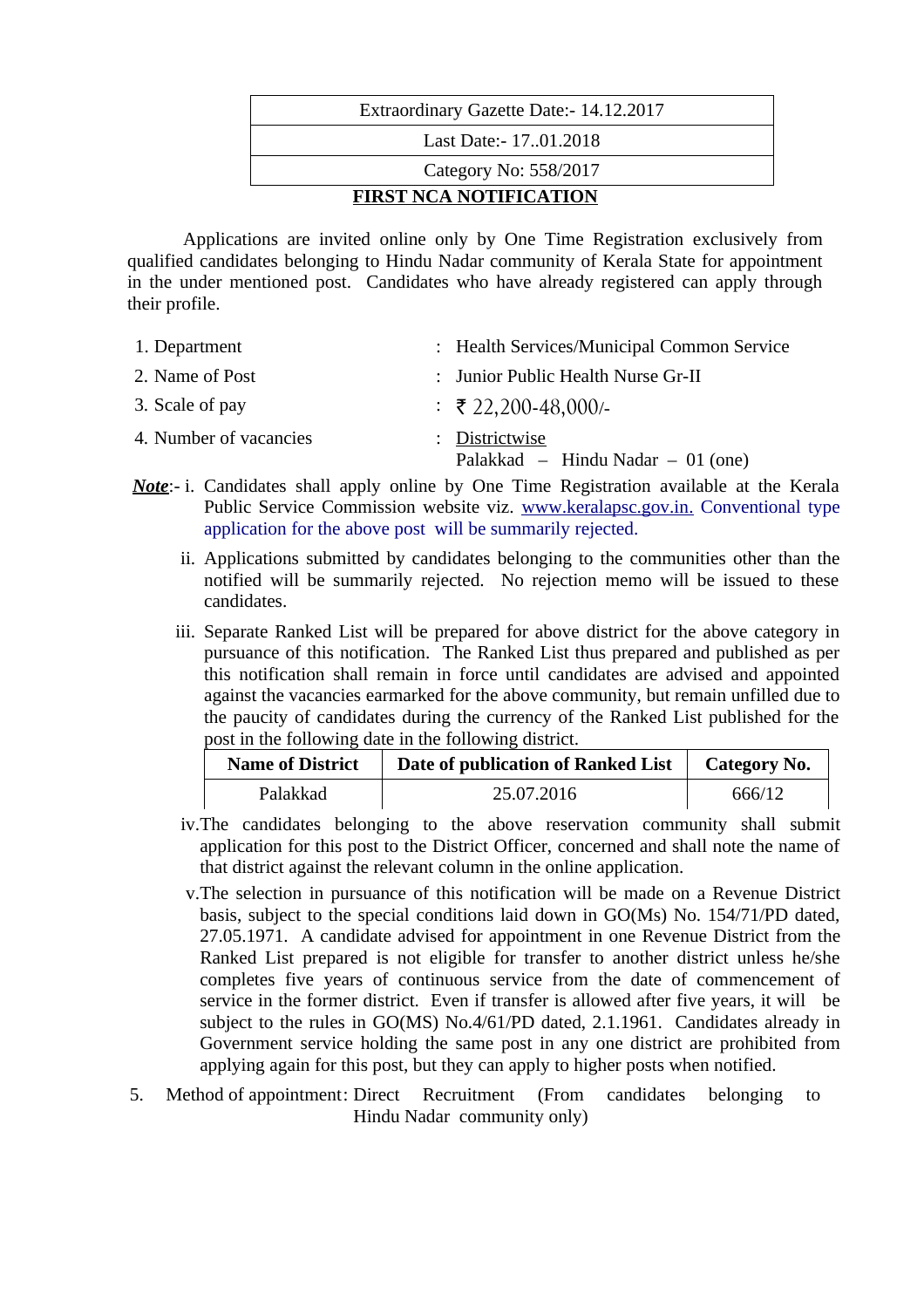- 6. Age : 18-44 (Only candidates born between 02.01.1973 and 01.01.1999 (both dates included) are eligible to apply for this post). (including the age relaxation as per Para 2 (i) of Part II of General condition).
- *Note*:- *For concessions allowed in upper age limit, subject to the condition that the maximum age limit shall in no case exceed 50 years, please see para 2 of General Conditions under Part II of this notification, except para 2 (1).*

## **7. Qualifications:**

- 1) General:- A Pass in SSLC or its equivalent qualification.
- 2) Technical:- Auxiliary Nurse Midwifery Certificate (Revised Course of 18 months duration) issued by the Kerala Nurses and Midwives Council.

OR

Auxiliary Nurse Midwifery Certificate/Auxiliary Nurse Midwifery Certificate (Revised Course) issued by an authority recognized by the Indian Nursing Council.

OR

Health Workers Training Certificate issued by the Kerala Nurses and Midwives Council.

- 3) Registration with the Kerala Nurses and Midwives Council.
- Note:- 1) In the absence of candidates possessing the General qualification, viz, SSLC pass, candidates who have completed SSLC Course (SSLC failed Candidates) will also be considered. This relaxation will be only to the extent necessary to fill up the quota reserved for the community.
	- 2) Differently Abled candidates are not eligible to apply for this post.
	- 3) Rule 10 a(ii) of KS&SSR Part II is applicable for selection to this post.

## 8 **Mode of submitting application**:

Candidates must register as per "ONE TIME REGISTRATION" with the Official Website of Kerala Public Service Commission, viz, ['www.keralapsc.gov.in'](http://www.keralapsc.gov.in/) before applying for the post. Candidates who have registered can apply by logging in to their profile using their User-ID and password. Candidates must click on the `Apply Now' button of the respective posts in the Notification Link to apply for a post. The photograph uploaded should be one taken after 31/12/2010. Name of the candidate and the date of taking photograph should be printed at the bottom portion. The photograph once uploaded meeting all requirements shall be valid for 10 years from the date of uploading. There is no change in other instructions regarding the uploading of photographs. No application fee is required. Candidates shall take a printout of the application by clicking the link Registration Card in their profile. Candidates are responsible for the correctness of the personal information and secrecy of password. Before the final submission of the application on the profile, candidates must ensure the correctness of the information on their profile. They must quote their User-ID for further communication with the Commission. Application submitted is provisional and cannot be deleted or altered after submission. The Application will be summarily rejected if noncompliance with the notification is found in due course of processing. Documents to prove Qualification, experience, Community, age etc. have to be produced as and when called for. **Candidates who have Aadhar Card should add Aadhar Card as ID proof in their profile.**

- 9 Last date of receipt of application:.. 17.01.2018 Wednesday upto 12 midnight.
- 10 Address to which applications are to be sent: [www.keralapsc.g](http://www.keralapsc.org/)ov.in
- 11 If a Written Test/OMR/Online Test is conducted as a part of this selection, Admission Ticket for eligible candidates will be made available in their Profile for One Time Registration and the date of downloading will be included in the Examination Calendar. Candidates can download Admission Ticket for 15 days from this date. Candidates who have downloaded the Admission Ticket will alone be permitted to attend the examination.